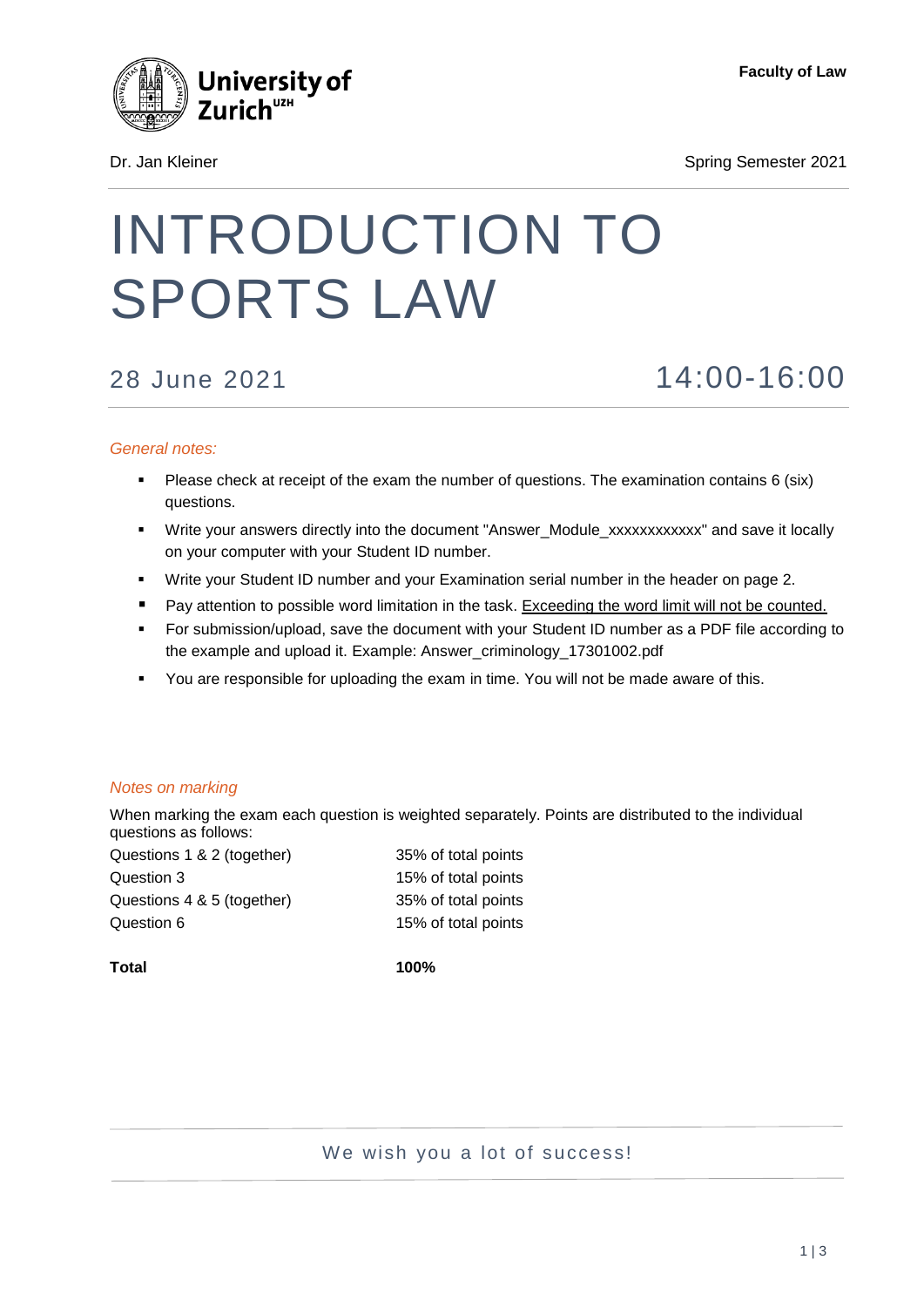### **Part I (35% / max. 1500 words)**

Mr. B. (the "Athlete") is a famous swimming athlete from Austria.

On 15 April 2021, a Doping Control Team – responsible for the doping sample collection process – wants to carry out an unannounced doping test at the home of the Athlete. The members of the Doping Control Team are known to the Athlete, as they had already previously been involved in the taking of blood and urine samples from the Athlete.

Upon arrival at the house of the Athlete, all members of the Doping Control Team identify themselves again with formal ID cards. They present documentation, demonstrating that they have been properly instructed to carry out a doping test. The Athlete does not raise any question and the taking of blood and urine samples begins.

Shortly afterwards, one member of the Doping Control Team, Y., accidentally breaks a trophy of the Athlete. The Athlete is angered and asks Y to be more careful with his belongings. A heated discussion follows. Ultimately, the members of the Doping Control Team show no understanding for the Athlete's reaction and tell him to be quiet.

At that point, the Athlete starts to question the documentation presented by the Doping Control Team, including the formal ID cards. He raises doubts about their identity, their accreditation and their authority to carry out a doping control. The Athlete tries to take away the doping samples earlier taken from him and threatens to destroy them.

The Doping Control Team warns the Athlete that if he takes the samples, this could be considered as an anti-doping rule violation. The Athlete nevertheless ignores these warnings, opens the sample containers and throws all samples away.

The Athlete then asks the Doping Control Team to leave his house immediately. The Doping Control Team leaves without any samples.

*Question 1: Please assess whether the Athlete committed an anti-doping rule violation.* 

*Question 2: Assuming that the Athlete committed an anti-doping rule violation, what is the applicable sanction?* 

#### **Annex: FINA Doping Control Rules**